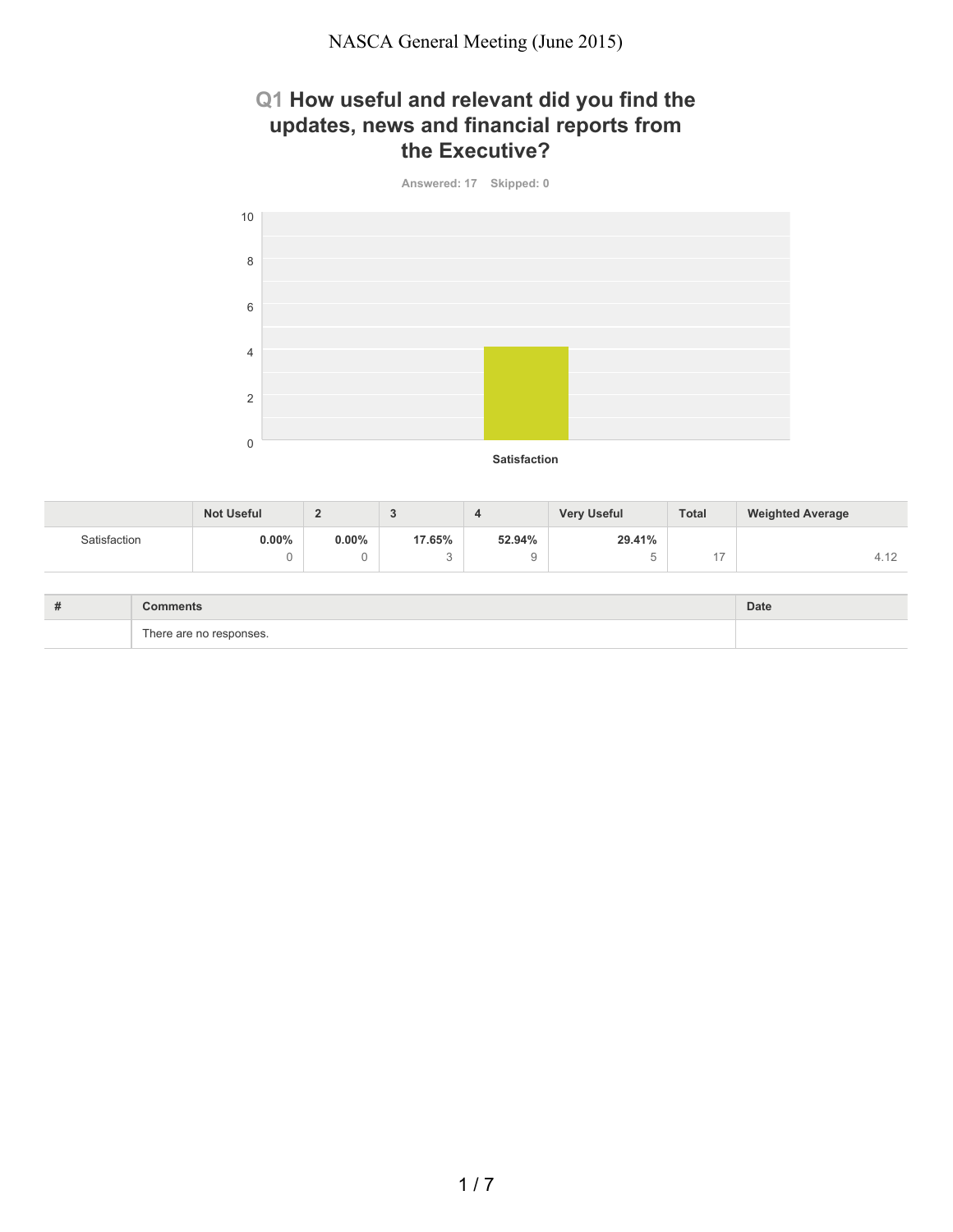#### **Q2 How useful did you find the 5 minute updates on, 'Remote working at Lifelinks, Christchurch, before and after the earthquake' (Craig Hutchinson).**

**Answered: 17 Skipped: 0**



|              | <b>Not Useful</b> |       |        |                          | <b>Very Useful</b> | <b>Total</b> | <b>Weighted Average</b> |
|--------------|-------------------|-------|--------|--------------------------|--------------------|--------------|-------------------------|
| Satisfaction | 0.00%             | 5.88% | 17.65% | 41.18%                   | 35.29%             |              |                         |
|              |                   |       |        | $\overline{\phantom{a}}$ |                    |              | 4.06                    |

| <b>Comments</b>                                                                                                                                                                                                                                                    | Date              |
|--------------------------------------------------------------------------------------------------------------------------------------------------------------------------------------------------------------------------------------------------------------------|-------------------|
| nothing new                                                                                                                                                                                                                                                        | 6/8/2015 3:38 PM  |
| Would have been interesting to have known a little more about how they actually "do it", but door is opended to<br>ask him directly if we want to know more. Felt his attitude around costs of working from home was rather<br>dismissive towards his newer staff. | 6/8/2015 1:03 PM  |
| Really interesting. Food for thought has positive and negative impact on staff                                                                                                                                                                                     | 6/8/2015 10:20 AM |
| interesting perspective                                                                                                                                                                                                                                            | 6/8/2015 9:39 AM  |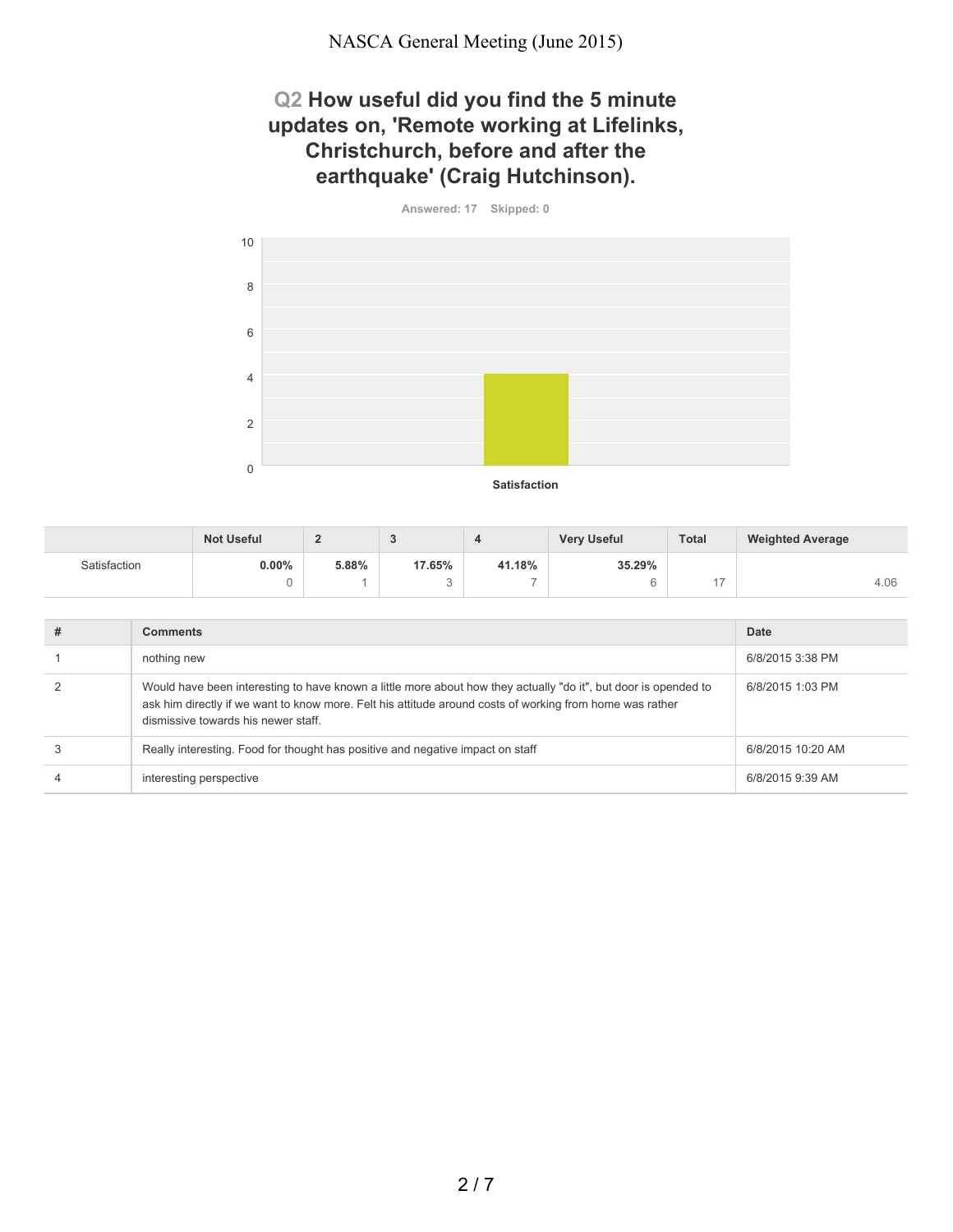**Q3 How useful did you find the presentation and discussion 'Co-funding from myth and legend to everyday reality' (Dr John Hopkins)? In your comments include any suggestions or future steps you would like to see NASCA take to continue work on this topic.**



|              | <b>Not Useful</b> | -        |        |             | <b>Very Useful</b> | <b>Total</b> | <b>Weighted Average</b> |
|--------------|-------------------|----------|--------|-------------|--------------------|--------------|-------------------------|
| Satisfaction | 11.76%            | $0.00\%$ | 11.76% | 58.82%      | 17.65%             |              |                         |
|              | ∼                 |          | -      | $\sim$<br>U |                    |              | $\cup$ .                |

| # | <b>Comments</b>                                                                                                                                                                                                                                                                               | Date              |
|---|-----------------------------------------------------------------------------------------------------------------------------------------------------------------------------------------------------------------------------------------------------------------------------------------------|-------------------|
|   | reinforces current practice                                                                                                                                                                                                                                                                   | 6/8/2015 3:38 PM  |
|   | Felt it was nothing earthshattering, as we already work in the way he suggested, but I know others felt the model<br>he presented would be useful in supporting them in situations where co-funding would be appropriate                                                                      | 6/8/2015 1:03 PM  |
| 3 | Found Dr Hopkins presentation very beneficial, Not sure it is working as Jan White said but would like to see this<br>progress formally to take forward.                                                                                                                                      | 6/8/2015 10:20 AM |
| 4 | i think we all agree that joint funding is a necessity and we need to get on and do it. We should discuss what the<br>barriers are and what we as an organisation can do to get through them. ie would a national agreement be useful<br>possible, how to address contract issues as a start. | 6/8/2015 9:39 AM  |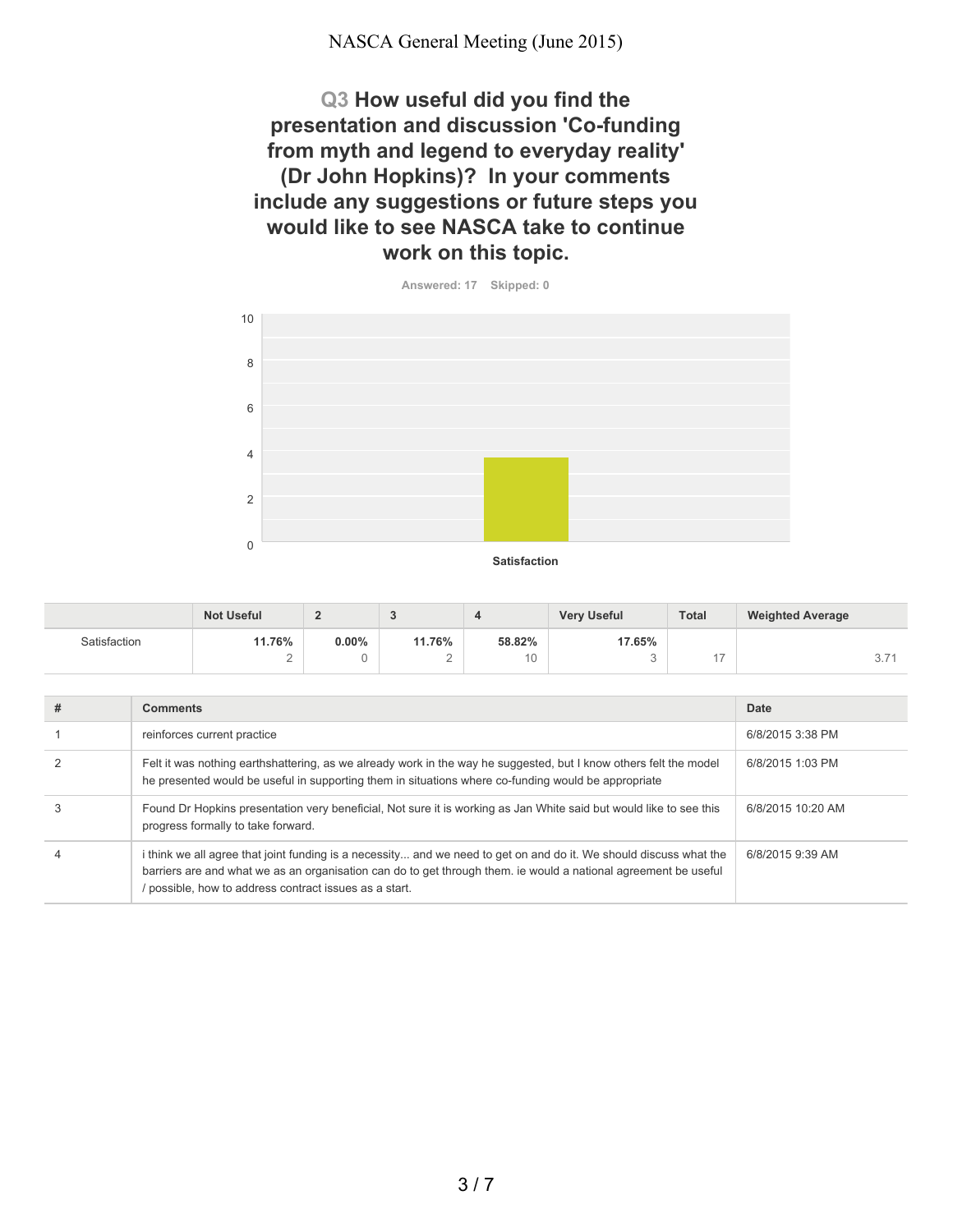#### **Q4 My chosen breakout session(s) provides me with good information, was interesting and useful? Complete for whichever session you attended.**

**Answered: 17 Skipped: 0**



|                      | <b>Not Useful</b> | $\overline{2}$ | 3        | 4        | <b>Very Useful</b> | <b>Total</b> | <b>Weighted Average</b> |
|----------------------|-------------------|----------------|----------|----------|--------------------|--------------|-------------------------|
| <b>DSS</b>           | $0.00\%$          | $0.00\%$       | 23.08%   | 38.46%   | 38.46%             |              |                         |
|                      | 0                 | $\mathbf{0}$   | 3        | 5        | 5                  | 13           | 4.15                    |
| <b>HOP</b>           | $0.00\%$          | $0.00\%$       | 25.00%   | 25.00%   | 50.00%             |              |                         |
|                      | 0                 | 0              |          |          | $\sim$<br>∼        | 4            | 4.25                    |
| <b>Mental Health</b> | $0.00\%$          | $0.00\%$       | $0.00\%$ | $0.00\%$ | $0.00\%$           |              |                         |
|                      | 0                 | $\mathbf{0}$   | 0        | 0        | $\Omega$           | 0            | 0.00                    |

| # | <b>Comments</b>                                                                                                                                                                                                                                                         | Date              |
|---|-------------------------------------------------------------------------------------------------------------------------------------------------------------------------------------------------------------------------------------------------------------------------|-------------------|
|   | a little too focussed on negatives from NNR and I-Care                                                                                                                                                                                                                  | 6/8/2015 3:38 PM  |
|   | Some great discussion was held, and sharing of ideas and expertise. Good to have some new faces and<br>returnee's                                                                                                                                                       | 6/8/2015 1:03 PM  |
| 3 | Afternoon dominated by NNR discussion that I didn't find that helpful or constructive. Left little time for other<br>important discussion points eq. reform of CYP and F Act section 141.                                                                               | 6/8/2015 10:25 AM |
|   | Disappointed that there was no representative from DHSS as promised. Work through terms of reference. Good<br>to meet new managers who attended. Discuss a project for working on the older persons operations manual and<br>whether this could be considered by NASCA. | 6/8/2015 10:20 AM |
|   | Absolutely relevant to day to day work and really reassuring to hear other NASC's struggle with the same things<br>which our NASC struggles with. Again though - we need to address these struggles, not just acknowledge them                                          | 6/8/2015 9:39 AM  |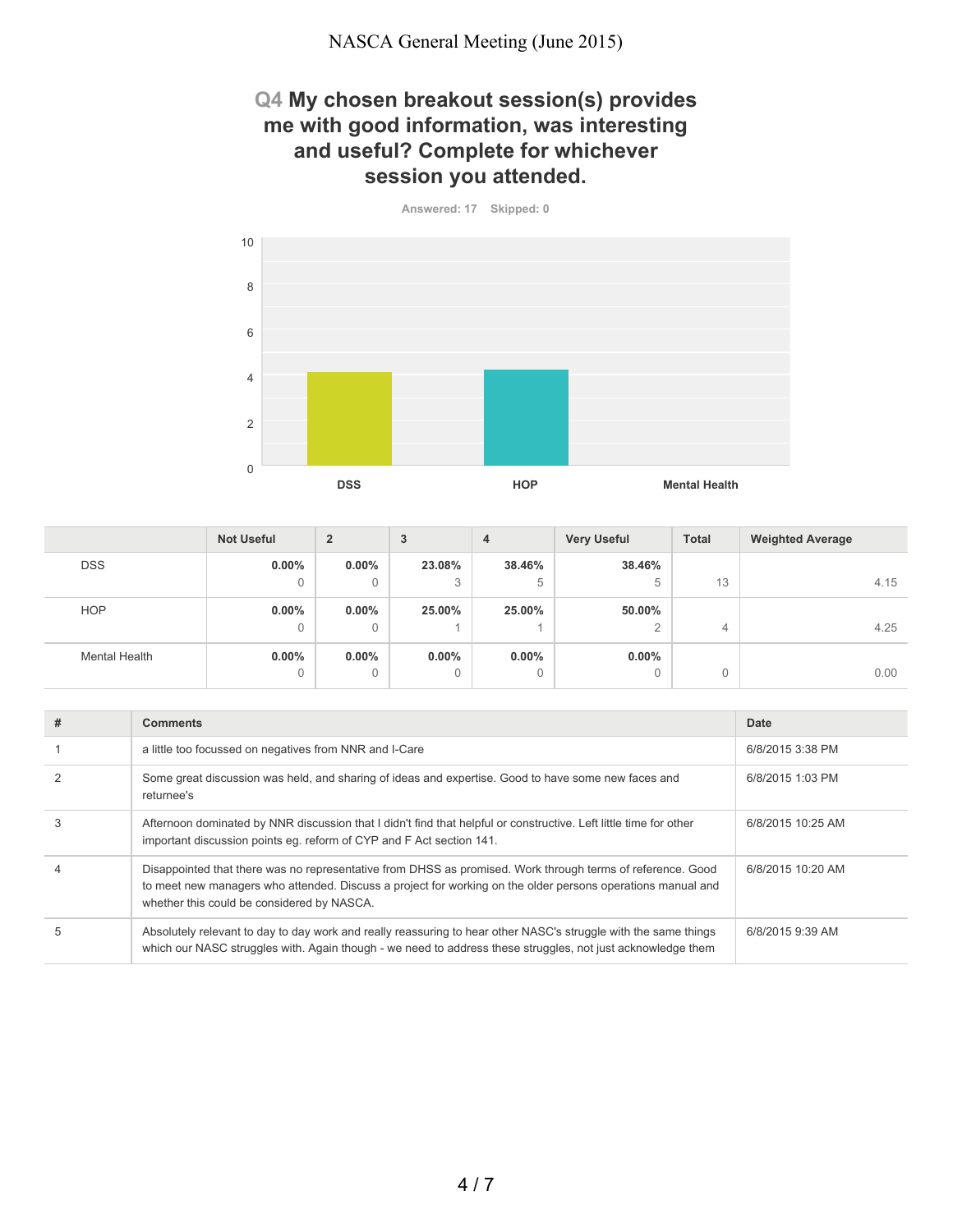## **Q5 Overall the June NASCA General Meeting provided me with good information, was interesting and useful?**



|              | <b>Not Useful</b> |          | ◡     |        | <b>Very Useful</b> | <b>Total</b> | <b>Weighted Average</b> |
|--------------|-------------------|----------|-------|--------|--------------------|--------------|-------------------------|
| Satisfactory | 0.00%             | $0.00\%$ | 5.88% | 58.82% | 35.29%             |              |                         |
|              |                   |          |       | 10     |                    |              | 4.29                    |

| $\overline{u}$<br># | omman                             | Date |
|---------------------|-----------------------------------|------|
|                     | $\sim$<br>rho:<br>neae<br>$$ 000. |      |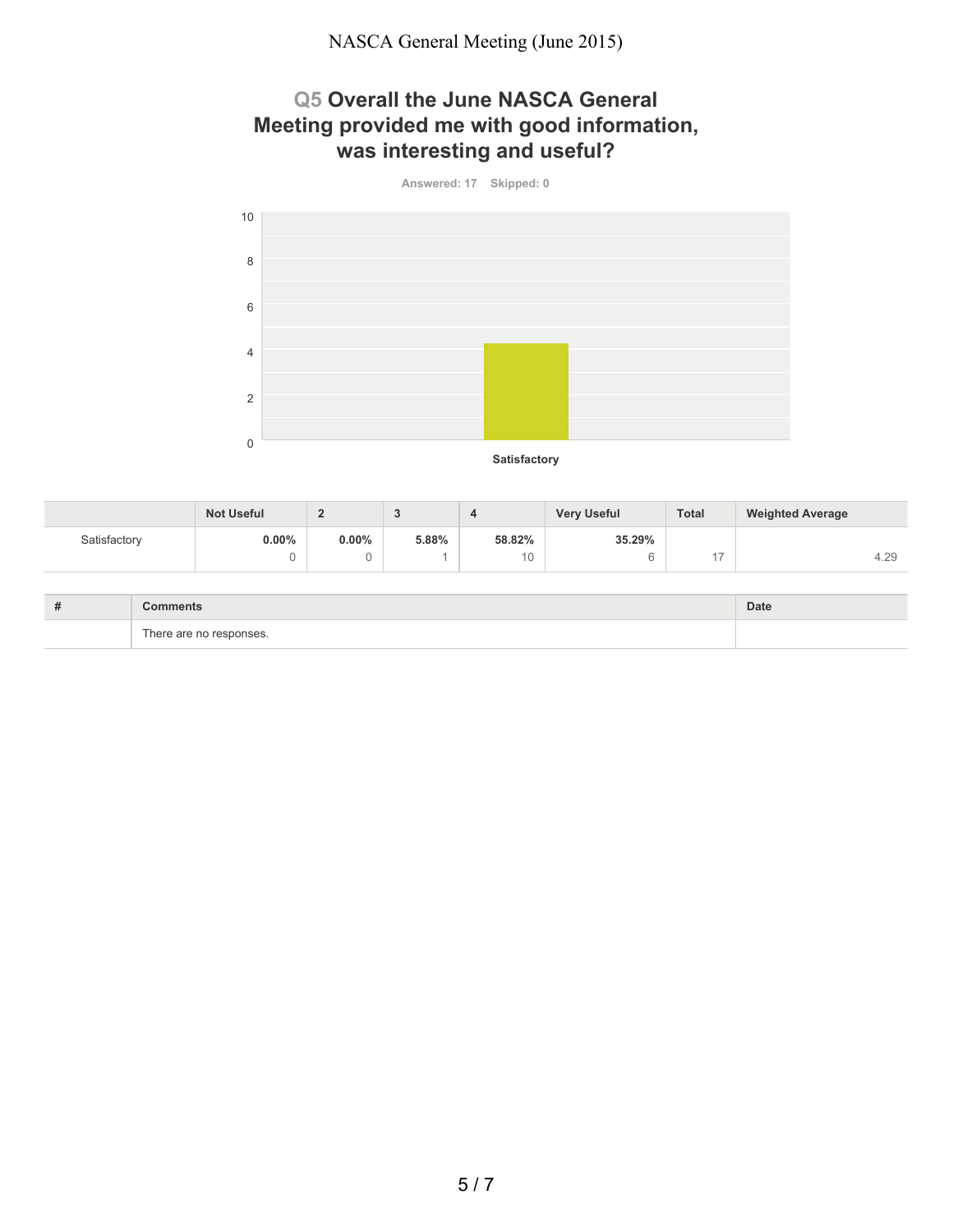# **Q6 Venue facilities and catering - Novotel Auckland International Airport met my expectations?**



|              | <b>Not Useful</b> |       | $\overline{\phantom{a}}$ |        | <b>Very Useful</b> | <b>Total</b> | <b>Weighted Average</b> |
|--------------|-------------------|-------|--------------------------|--------|--------------------|--------------|-------------------------|
| Satisfaction | 0.00%             | 5.88% | 29.41%                   | 47.06% | 17.65%             |              |                         |
|              |                   |       |                          | ັ      |                    | . .          | 3.76                    |

| # | <b>Comments</b>                                                                                                                                                                                                                                                                       | Date              |
|---|---------------------------------------------------------------------------------------------------------------------------------------------------------------------------------------------------------------------------------------------------------------------------------------|-------------------|
|   | easily accessible from airport                                                                                                                                                                                                                                                        | 6/8/2015 3:38 PM  |
|   | Good location, reasonable facilities (even though a little snug), and reasonable food. Definately preferable to the<br>place we've been the past few years                                                                                                                            | 6/8/2015 1:03 PM  |
| 3 | Great location                                                                                                                                                                                                                                                                        | 6/8/2015 12:29 PM |
| 4 | sitting behind in a second row with no table not so good.                                                                                                                                                                                                                             | 6/8/2015 11:13 AM |
| 5 | Very handy to airport liked this, but not the very small meeting room not ideal when all parties cannot sit around<br>the room. Food was great.                                                                                                                                       | 6/8/2015 10:20 AM |
| 6 | It was slightly cramped but food was great                                                                                                                                                                                                                                            | 6/8/2015 9:45 AM  |
|   | The venue was great, location easy, parking easy and food was wonderful. but the room wasn't large enough -<br>well, was the wrong shape really. Not conducive to good inclusive communication. And i was disappointed not to<br>be able to hear the planes!! but i'll get over it :) | 6/8/2015 9:39 AM  |